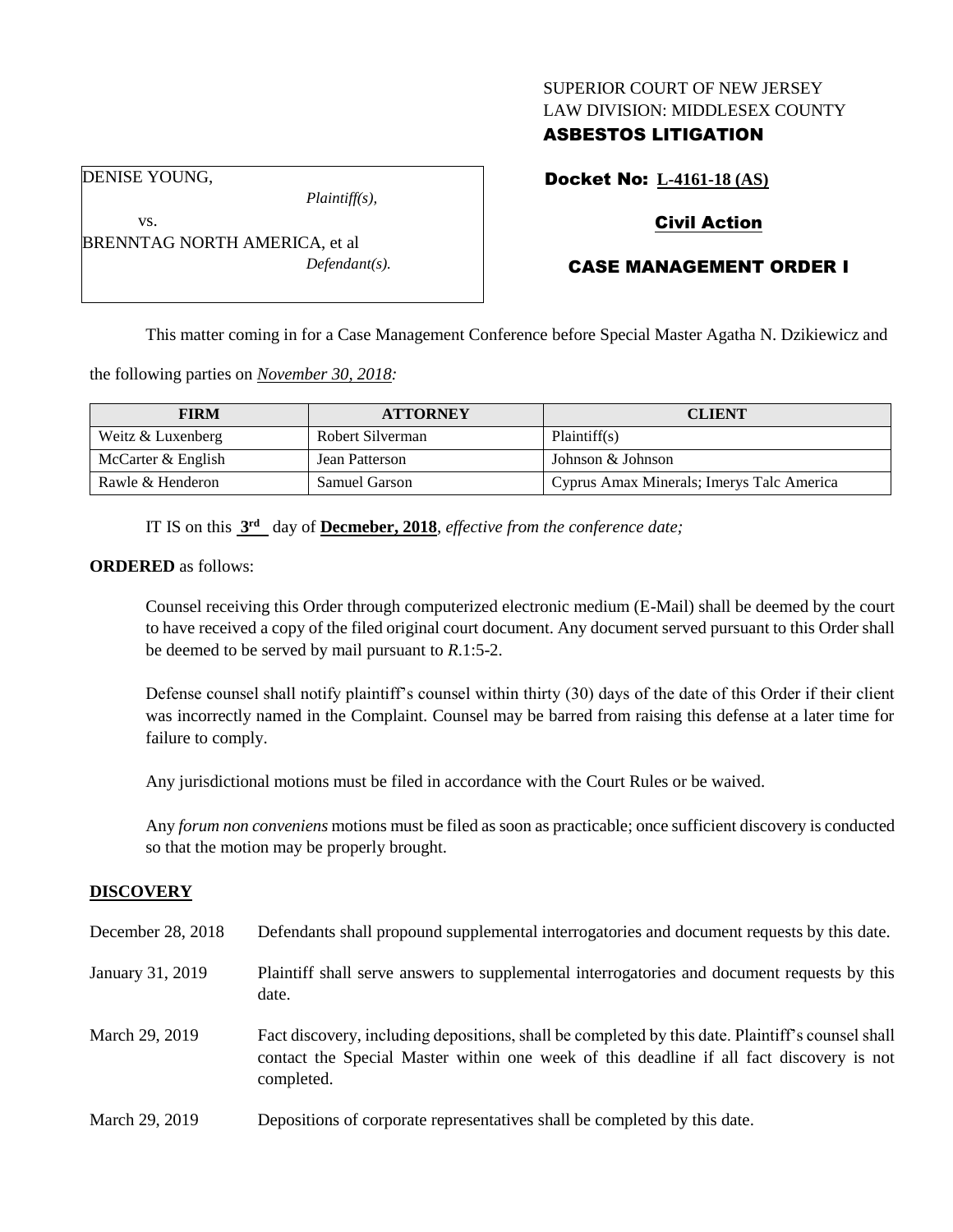### **EARLY SETTLEMENT**

August 9, 2019 Settlement demands shall be served on all counsel and the Special Master by this date.

### **MEDICAL EXPERT REPORT**

- May 31, 2019 Plaintiff shall serve medical expert reports by this date.
- May 31, 2019 Upon request by defense counsel, plaintiff is to arrange for the transfer of pathology specimens and x-rays, if any, by this date.
- September 13, 2019 Defendants shall identify its medical experts and serve medical reports, if any, by this date. In addition, defendants shall notify plaintiff's counsel (as well as all counsel of record) of a joinder in an expert medical defense by this date.

### **LIABILITY EXPERT REPORTS**

- May 31, 2019 Plaintiff shall identify its liability experts and serve liability expert reports by this date or waive any opportunity to rely on liability expert testimony.
- September 13, 2019 Defendants shall identify its liability experts and serve liability expert reports, if any, by this date or waive any opportunity to rely on liability expert testimony.

#### **SUMMARY JUDGMENT MOTION PRACTICE**

| Plaintiff's counsel shall advise, in writing, of intent not to oppose motions by this date.<br>June 14, 2019 |  |  |
|--------------------------------------------------------------------------------------------------------------|--|--|
|--------------------------------------------------------------------------------------------------------------|--|--|

- June 28, 2019 Summary judgment motions shall be filed no later than this date.
- July 26, 2019 Last return date for summary judgment motions.

### **ECONOMIST EXPERT REPORTS**

- May 31, 2019 Plaintiff shall identify its expert economists and serve expert economist report(s), if any, by this date or waive any opportunity to rely on economic expert testimony.
- September 13, 2019 Defendants shall identify its expert economists and serve expert economist report(s), if any, by this date or waive any opportunity to rely on economic expert testimony.

### **EXPERT DEPOSITIONS**

October 4, 2019 Expert depositions shall be completed by this date. To the extent that plaintiff and defendant generic experts have been deposed before, the parties seeking that deposition in this case must file an application before the Special Master and demonstrate the necessity for that deposition. To the extent possible, documents requested in a deposition notice directed to an expert shall be produced three days in advance of the expert deposition. The expert shall not be required to produce documents that are readily accessible in the public domain.

 $\_$  ,  $\_$  ,  $\_$  ,  $\_$  ,  $\_$  ,  $\_$  ,  $\_$  ,  $\_$  ,  $\_$  ,  $\_$  ,  $\_$  ,  $\_$  ,  $\_$  ,  $\_$  ,  $\_$  ,  $\_$  ,  $\_$  ,  $\_$  ,  $\_$  ,  $\_$  ,  $\_$  ,  $\_$  ,  $\_$  ,  $\_$  ,  $\_$  ,  $\_$  ,  $\_$  ,  $\_$  ,  $\_$  ,  $\_$  ,  $\_$  ,  $\_$  ,  $\_$  ,  $\_$  ,  $\_$  ,  $\_$  ,  $\_$  ,